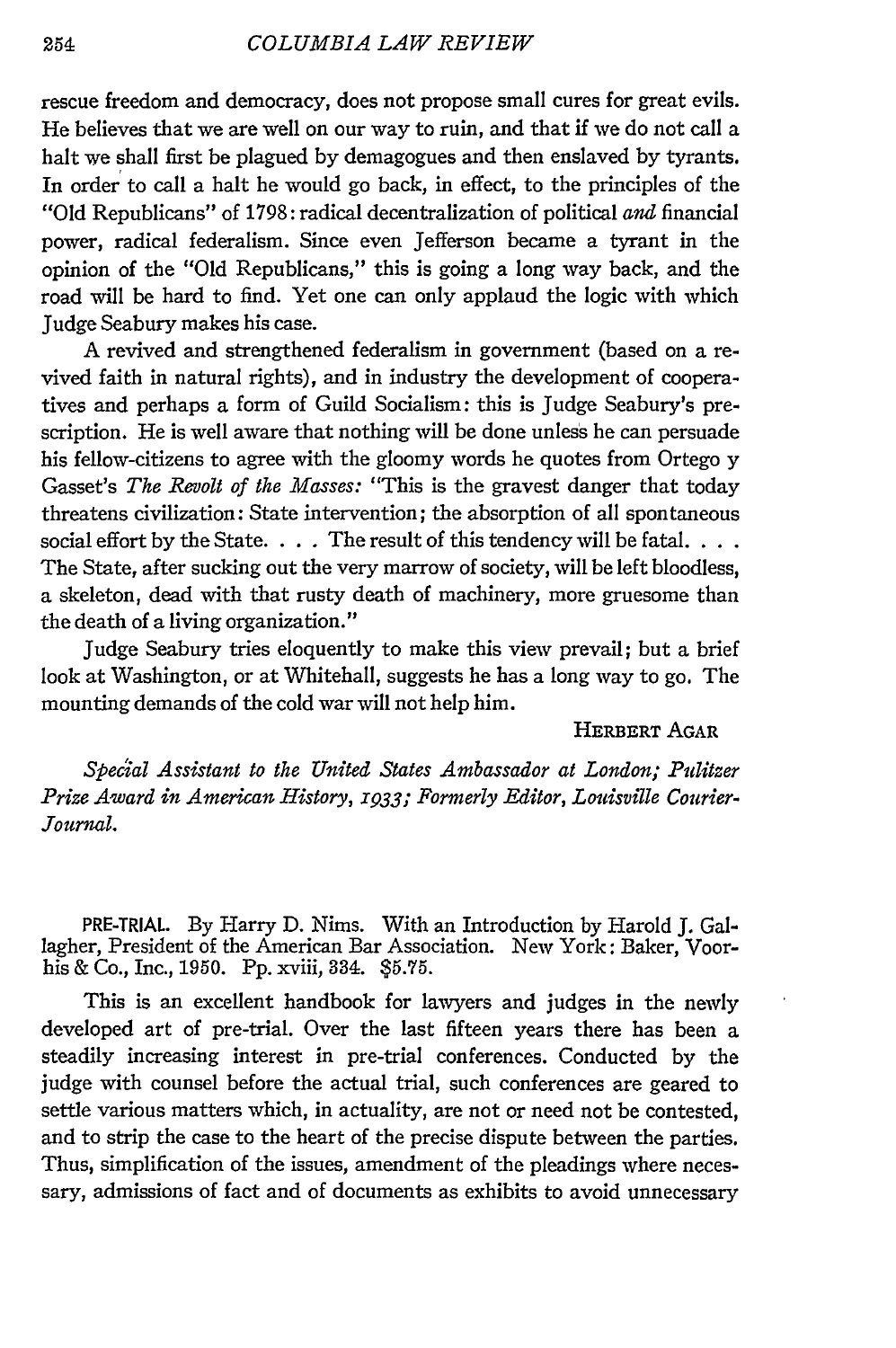proof, settlement of items of damage (such as hospital bills), limitation of the number of expert witnesses-all these and other matters formerly the subject of courtroom wrangling or haggling—are settled in advance with a minimum of friction and maximum of gain in trial expedition and efficiency. An important by-product, though properly approached more as a desirable consequence than as a compelled objective, is the settlement of the case without trial. Thus the system has proven a boon to courts facing overcrowded calendars and to litigants desiring the prompt and discriminating disposition of their disputes. This book shows, with a wealth of examples, how the courts most successful in operating this modern device proceed to make it work.

It is over-long that Anglo-Saxon justice has been dominated by the spirit of trial by combat. Unfortunately the development of the jury accentuated, rather than lessened, this concept of a trial as a contest of skills where tactical shrewdness warranted its reward. Every major step in procedural reform, from code pleading on, has involved a contraction of this unusual emphasis on the adversary nature of the proceedings. This has occurred more recently at an accelerating rate, what with the decreased importance of formally-defined issues and the large role now played by deposition and discovery devices. No longer is it a violation of an adversary's sacred rights to go on a "fishing expedition" to find out what the other's case actually consists of; indeed, it is rightfully expected that there will no longer be concealed traps for the litigants, or even for the judge, but that the entire case will be disclosed to the participants and to the court substantially before the trial begins. Of course the development of arbitration is a concurrent example of this trend. Into this modern picture the pretrial conference fits most naturally. In view of the informality of modern pleadings, such conferences are in fact rather necessary, as a means of illuminating what the parties are ultimately contesting, after the helpful preliminary explorations by discovery have been had. But more, this is a substitution of the conference method at a time when counsel have so acquired sufficient information regarding their case that some exchange may be productive of a maximum of accomplishment. Perhaps its greatest utility is in forcing counsel to know their case, even to the point of setting its value for settlement purposes before, and not at the end of, a full-scale trial.

There is nothing particularly novel about a conference between counsel and the court; it may happen often during a litigated case over details of the procedure. What is novel here is its use before, and not in the midst of, trial and in its use in a systematic way under the direction of an expert administrator to cover certain definite matters. In its modern form it was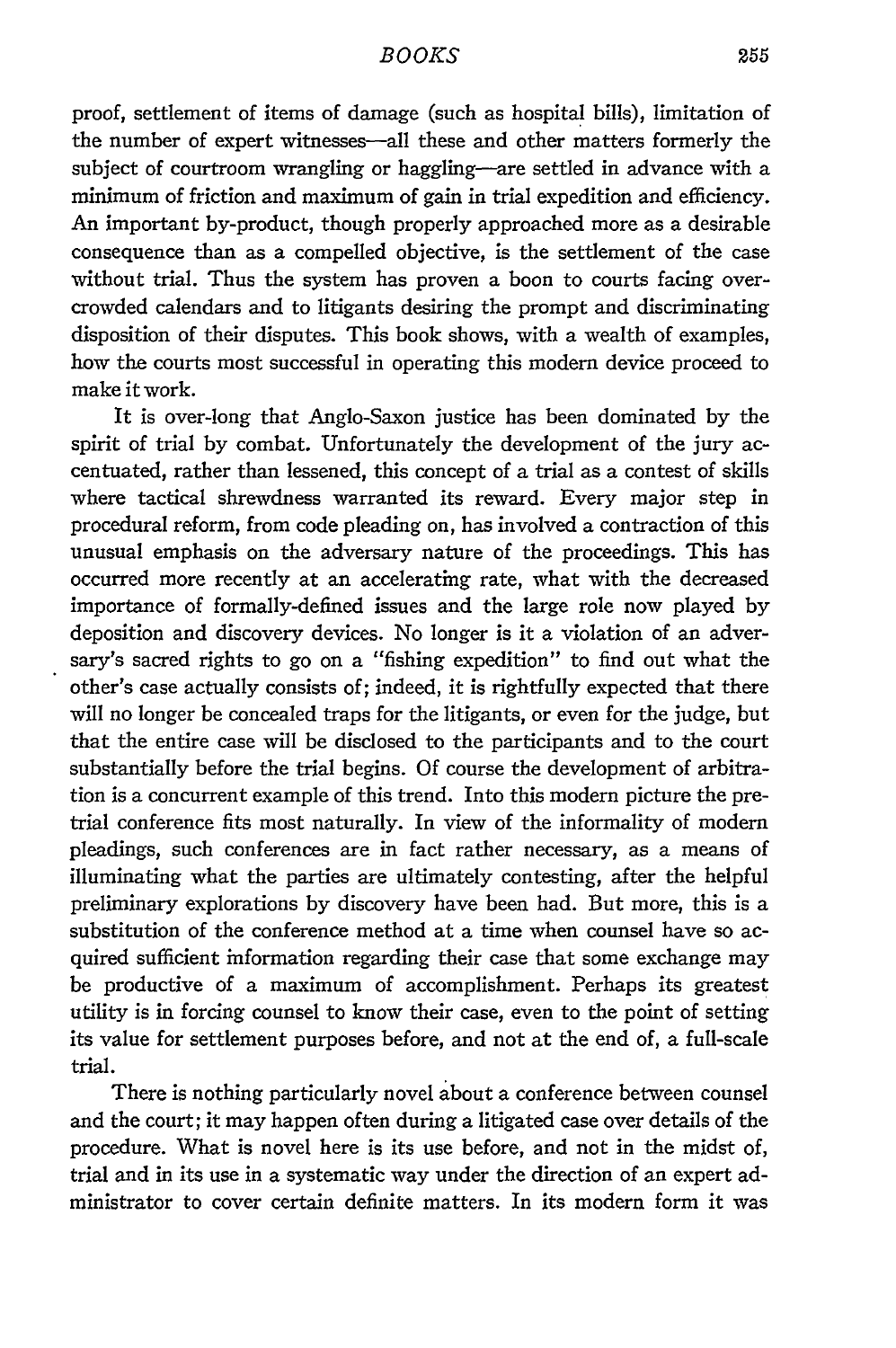initiated in about 1929 in a busy trial court in Detroit, was copied a few years later in Boston, received immense stimulus from the attention paid to it in the new Federal Rules of Civil Procedure in 1936 and **1937,1** and has since spread widely about the country. A recent authoritative work states that it is authorized by rule or statute in twenty-nine states.<sup>2</sup> while other jurisdictions employ it in local areas, such as New York City. Both the Judicial Conference of the United States and the Section of Judicial **Ad**ministration of the American Bar Association have been interested in advancing the reform. This book is a part of their program. It is written by a distinguished lawyer and legal author who, from long service on the New York Judicial Council and in other groups interested in legal reform, is recognized as a tried crusader. It fills a need, so that no neophyte judge should now want for knowledge of what to do and how to do it.

One thing demonstrated by this survey most clearly is that no one single method necessarily guarantees maximum success. The system is adaptable to the idiosyncrasies of the individual judge; indeed it will not achieve results unless the judge is interested or enthusiastic. Hence in the great federal system it has been wise and necessary to leave its use optional with the judges. In a court organization now so thoroughly integrated as that of New Jersey it has been possible to require pre-trial in all courts for civil litigation. That, however, is still unusual. On many details there is much diversity in practice. These involve such matters as the place of the conference, whether in chambers or in the courtroom; the timing, whether slightly or substantially before the date set for trial; the choice of the presiding judge, whether the destined trial judge or one who will not sit; the presence or absence of the parties themselves; the subject matter, particularly the suggestions to be made as to possible settlements; and the extent of recording the proceedings and embodying the results in a binding pretrial order.<sup>3</sup> As to the latter, experience does seem to show that such an order is quite necessary or the conferences will have little permanent effect on the case other than to produce a certain number of settlements. And there is a consensus of view that the judge should carefully avoid exercising pressure for a compromise, a desirable outcome, but one that should flow

**<sup>1.</sup>** Although apparently overlooked here, see note 4 *infra,* this preceded the activities of the American Bar Association and has been perhaps the greatest single stimulus to the spread of pre-trial throughout the country; in fact, FED. R. Civ. P. 16 on pre-trial procedure<br>is the most widely copied of all the governing provisions. An advantage it had—one we<br>owe to Chairman William D. Mitchell of th worked it out—was the spelling out of the different matters properly to be developed in such a conference, a specification always useful in the popularization of a new device. See Clark, *Special Problems in Drafting and Interpreting Procedural Codes and Rules,* 3 **VAND.** L. Rev. 493, 501, 502 (1950).<br>2. Vanderbilt, Minimum Standards of Judicial Administration 206-18 (1949)

<sup>3.</sup> With the material in the book there may also be compared the illuminating experi- ence in a highly important field of federal litigation set forth in detail in McAllister, *The Big Case: Procedural Problems in Antitrust Litigation,* 64 **HARV.** L. REv. 27 **(1950),** an article appearing after publication of this book.